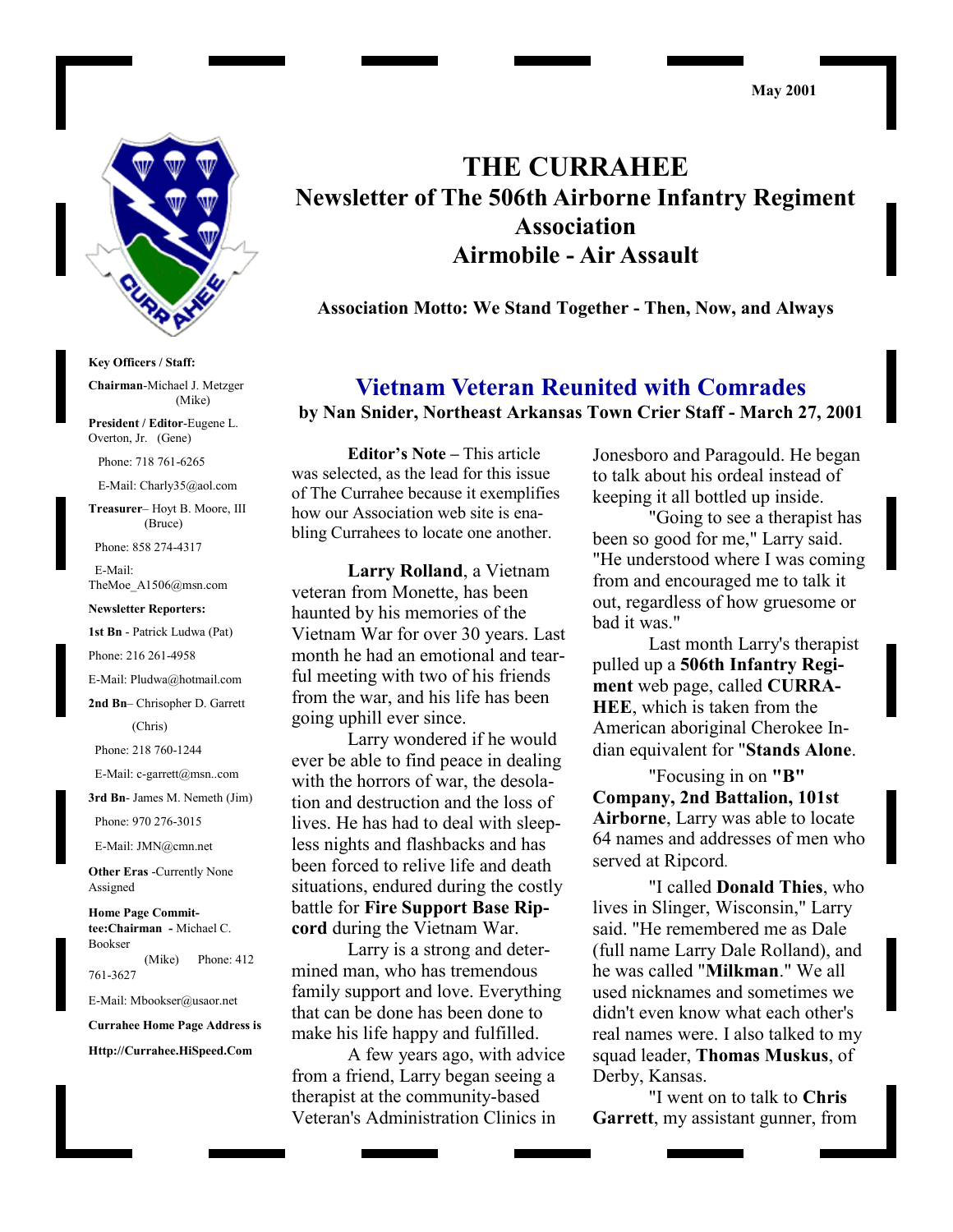# Vietnam Veteran Reunited with Comrades

by Nan Snider, Northeast Arkansas Town Crier Staff - March 27, 2001

Duluth, Minnesota," Larry said. "Things started coming together like a book. I had lived the first threequarters of the book and read all the chapters and now I was getting to finish the last chapters of the book and guy holding a M60 machine gun?" Larry asked, "Leo put the pieces together.

"Chris is a trucker and used Interstate 55, and was coming through Blytheville," Larry said. "We arranged to meet at the Blytheville Plaza Truck Stop, for round of hugs and tears. a reunion. My son Justin and his friend J. C. Daniels went with me.

"We were running late, and called Chris from our car to let him know," Larry said. "I know now it was God's plan, that we were to arrive late, but didn't know it at the time.

"When I walked in to the truck stop, I recognized him right away," Larry said. "We hugged and cried, then broke out the albums and pictures and began talking.

"I noticed two truckers next to us, listening to our conversations, more than people normally do," Larry said. "One was a big burley man, named J.C. He apologized for interrupting, and asked me if were helicopter pilots? We told him, "No, that we had been infantry, or 'grunts.' He encouraged his friend, **Leo**, to come over and talk to us, as he had been in that area also."

"Leo sat down with us and joined the conversation," Larry said. "He said he had been with the **57th Combat Engineers**, as a helicopter pilot, in July of 1970. He knew that the 101st had lost several pilots and helicopters, and was called to fly one of the three remaining helicopters to **Fire Base Ripcord** to pick up the **14 men stranded** there.

"Our company commander, **Captain Ben Peters**, had told us that we might have to try to fight our way out of Ripcord, which we knew to mean we were going to die that day," Larry said. "We formed a circle, back to back, in preparation. Down the valley we heard two helicopters coming in, low. The two helicopters bounced down, and 11 men jumped in and then they were off. That left three of us. Again we stood back to back, preparing for the worst."

"After the two choppers returned, our orders came for the third helicopter to abort the mission, as it was too dangerous," Leo said. "We acted like we couldn't hear what he was saying and continued on in. We could see that the enemy had Ripcord completely surrounded and were already at the perimeter. We

climbed the southern slope, and the three men jumped in. We were hit with 52 rounds, on my side alone."

"Were the three a captain, a lieutenant, and a said "Yes." Well I was the man with the machine gun."

This miracle revelation prompted another

"Only God could have arranged this reunion," Larry said. "We were late, just in time for Leo to come by, our tables were close together, and our conversation reached his ear. What a miracle this has been for all of us."

"I knew that Leo's foot was on the rudder and the throttle, but I have no doubt, that God was flying that helicopter," Larry said.

The men visited for 3 1/2 hours, and J. C. led them in prayer, before going their separate ways. The men vowed to keep in touch, and plan to get together as soon as possible.

"Justin called Gaye (Larry's wife, and his mother) on the way home and told her he had a miracle story to tell her, when they arrived," Larry said. "We have been telling it eve**Larry Rolland**, a Vietnam veteran from Monette, has been haunted by his memories of the Vietnam War for over 30 years. Last month he had an emotional and tearful meeting with two of his friends from the war, and his life has been going uphill ever since.

Larry wondered if he would ever be able to find peace in dealing with the horrors of war, the desolation and destruction and the loss of lives. He has had to deal with sleepless nights and flashbacks and has been forced to relive life and death situations, endured during the costly battle for **Fire Support Base Ripcord** during the Vietnam War.

Larry is a strong and determined man, who has tremendous family support and love. Everything that can be done has been done to make his life happy and fulfilled.

A few years ago, with advice from a friend, Larry began seeing a therapist at the community-based Veteran's Administration Clinics in Jonesboro and Paragould. He began to talk about his ordeal instead of keeping it all bottled up inside.

"Going to see a therapist has been so good for me," Larry said. "He understood where I was coming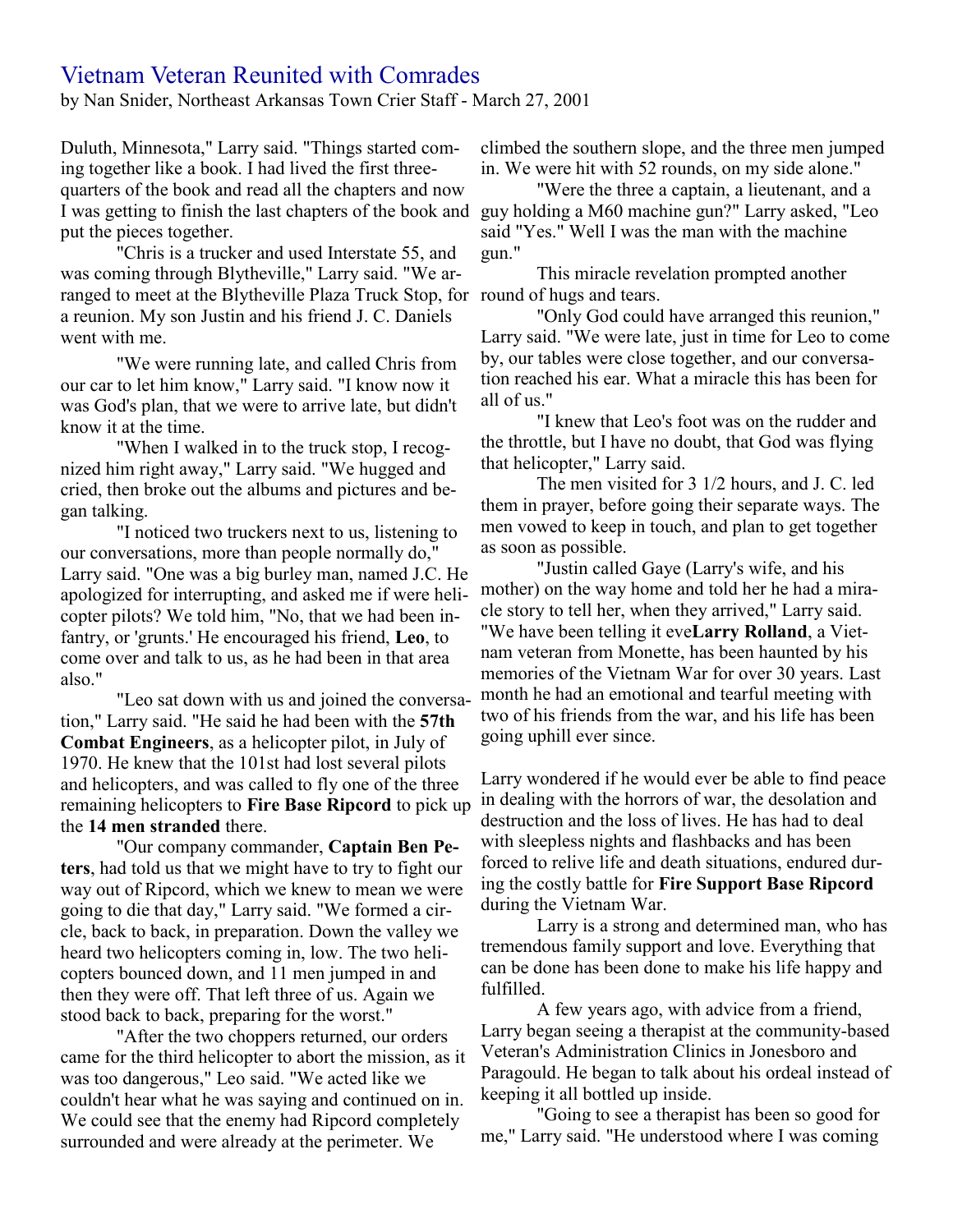# Vietnam Veteran Reunited with Comrades

by Nan Snider, Northeast Arkansas Town Crier Staff - March 27, 2001

from and encouraged me to talk it out, regardless of how gruesome or bad it was."

Last month Larry's therapist pulled up a **506th Infantry Regiment** webpage, called **CURRAHEE**, which is taken from the American aboriginal Cherokee way out of Ripcord, which we knew to mean we were Indian equivalent for "**Stands Alone**."

**101st Airborne**, Larry was able to locate 64 names and addresses of men who served at Ripcord. "I called **Donald Thies**, who lives in Slinger, Wisconsin," Larry said. "He remembered me as Dale (full name Larry Dale Rolland), and he was called "**Milkman**." We all used nicknames and sometimes we didn't even know what each other's real names were. I also talked to my squad leader, **Thomas Muskus**, of Derby, Kansas.

"I went on to talk to **Chris Garrett**, my assistant gunner, from Duluth, Minnesota," Larry said. "Things started coming together like a book. I had lived the first three-quarters of the book and read all the chapters and now I was getting to finish the last chapters of the book and put the pieces together.

"Chris is a trucker and used Interstate 55, and was coming through Blytheville," Larry said. "We arranged to meet at the Blytheville Plaza Truck Stop, for round of hugs and tears. a reunion. My son Justin and his friend J. C. Daniels went with me.

"We were running late, and called Chris from our car to let him know," Larry said. "I know now it was God's plan, that we were to arrive late, but didn't know it at the time.

"When I walked in to the truck stop, I recognized him right away," Larry said. "We hugged and cried, then broke out the albums and pictures and began talking.

"I noticed two truckers next to us, listening to our conversations, more than people normally do," Larry said. "One was a big burley man, named J.C. He apologized for interrupting, and asked me if were helicopter pilots? We told him, "No, that we had been infantry, or 'grunts.' He encouraged his friend, **Leo**, to come over and talk to us, as he had been in that area also."

"Leo sat down with us and joined the conversation," Larry said. "He said he had been with the **57th Combat Engineers**, as a helicopter pilot, in July of 1970. He knew that the 101st had lost several pilots and helicopters, and was called to fly one of the three

remaining helicopters to **Fire Base Ripcord** to pick up the **14 men stranded** there.

Focusing in on "B" Company, 2nd Battalion, cle, back to back, in preparation. Down the valley we "Our company commander, **Captain Ben Peters**, had told us that we might have to try to fight our going to die that day," Larry said. "We formed a cirheard two helicopters coming in, low. The two helicopters bounced down, and 11 men jumped in and then they were off. That left three of us. Again we stood back to back, preparing for the worst."

"After the two choppers returned, our orders came for the third helicopter to abort the mission, as it was too dangerous," Leo said. "We acted like we couldn't hear what he was saying and continued on in. We could see that the enemy had Ripcord completely surrounded and were already at the perimeter. We climbed the southern slope, and the three men jumped in. We were hit with 52 rounds, on my side alone."

"Were the three a captain, a lieutenant, and a guy holding a M60 machine gun?" Larry asked, "Leo said "Yes." Well I was the man with the machine gun."

This miracle revelation prompted another

"Only God could have arranged this reunion," Larry said. "We were late, just in time for Leo to come by, our tables were close together, and our conversation reached his ear. What a miracle this has been for all of us."

"I knew that Leo's foot was on the rudder and the throddle, but I have no doubt, that God was flying that helicopter," Larry said.

The men visited for 3 1/2 hours, and J. C. led them in prayer, before going their separate ways. The men vowed to keep in touch, and plan to get together as soon as possible.

"Justin called Gaye (Larry's wife, and his mother) on the way home and told her he had a miracle story to tell her, when they arrived," Larry said. "We have been telling it ever since. "

"This miracle is ongoing," Gaye said, "as I had a chance to tell it to a beauty supply representative, who came in my shop. She told me a friend of hers had a husband who needed help, and I was able to refer her to the clinic. Post Traumatic Stress Syndrome is very common among Vietnam Veterans, I have found."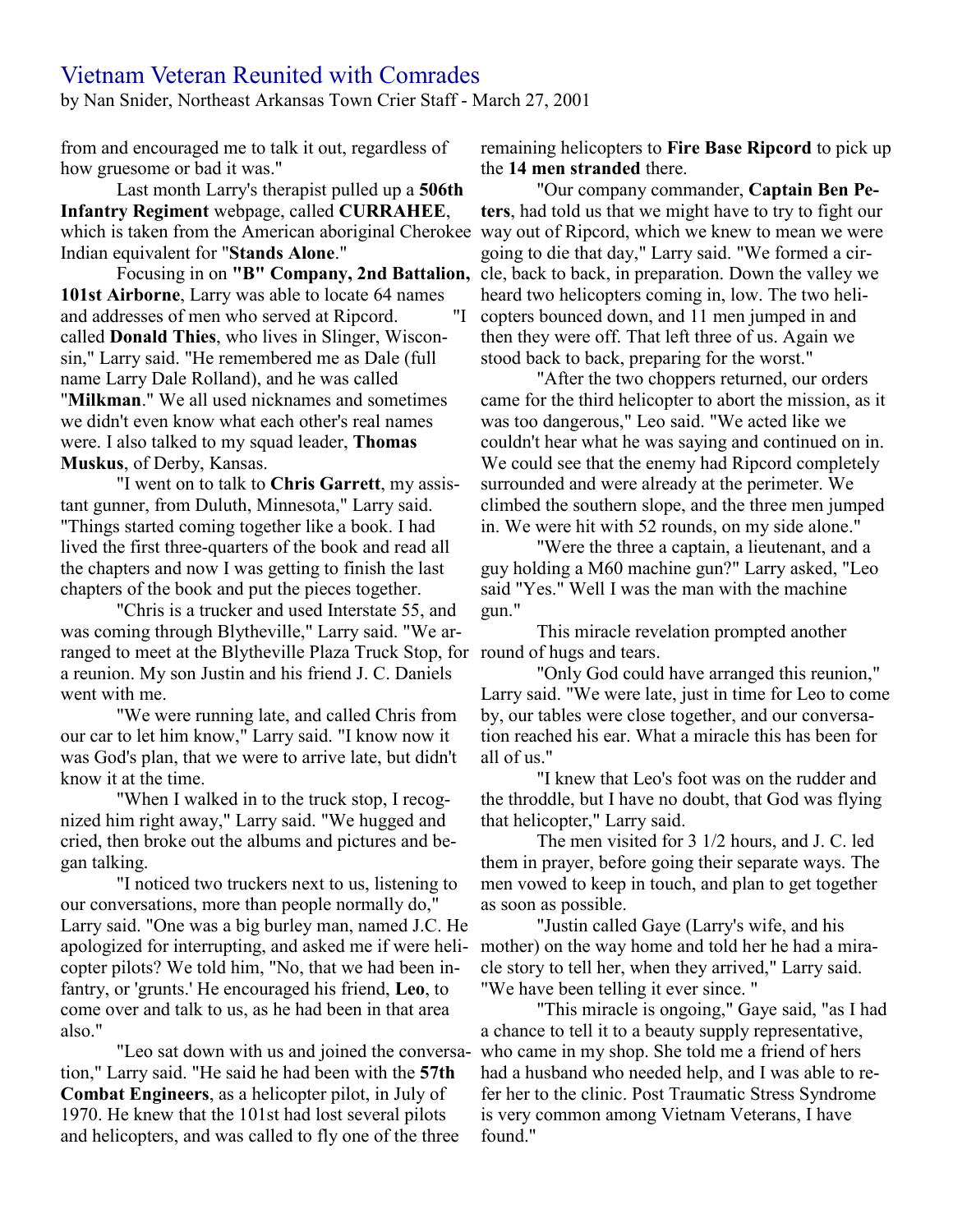# Vietnam Veteran Reunited with Comrades

by Nan Snider, Northeast Arkansas Town Crier Staff - March 27, 2001

Larry had three other brothers who served in Vietnam, Fred, Benny and Jerry. He related how his mother (Alice Rolland Estes) spent a lot of time on her knees during that time, praying for them.

Larry's son, Justin, was born while Larry was in Vietnam. He had carried a box of cigars around for a month, awaiting the big event, and they were beat up pretty bad before he got the news on December 2, 1970, that he had a son. He shared a cigar with his friend "**Buff**" in celebration.

"After I heard about Justin being born, it changed me forever," Larry said. "I wanted to live so bad, worse than ever before. I didn't take the chances I had before. All I could think about was coming home. The men really needed to go somewhere and unwind, to rest up, to get healthy again, but I arrived home in Monette just 72 hours after I left Vietnam, with Vietnam mud still on my trousers. I was not prepared for

reentry into my new world. It has taken me a long time to get to this point, and for that I am very thankful.

"I'm no hero, but I believed in what I was doing," Larry said. "The Vietnam War was a misunderstood war, but a war never-the-less.

Larry and Gaye have a daughter, Tina Matheny, and two grandchildren, Kayla Rolland and Alex Matheny.

He was awarded the Silver Star, but to his regret, he was never given his Combat Infantry Badge or his Purple Heart.

Larry viewed the traveling Vietnam Memorial, in Heber Springs, in 1996, but like most Vietnam Veterans, has come to know that the memories of time spent in Vietnam, is engraved, not so much in stone, but in the hearts of the men who served thereùto be remembered in some form, forever.

**Article reprinted with permission from the Town Crier**

# **PRESIDENT'S MESSAGE:**

**IMPORTANT NEWS– On May 14, 2001, The Internal Revenue Service (IRS) has determined that the Association is exempt from Federal Income Tax under section 501(a). This together with being recognized as a War Veterans Organization under section 501(c)(19), donors making contributions to the Association can deduct such donations on their personal or corporate tax filings.**

—————————————————————————————————————————————————————

#### **Treasurer's Report (as of April 30, 2001):**

Net Operating Income for the year is \$4,299.84 with total funds in Bank Accounts of \$11,245.14. **It should be noted that currently (as of April 30th) the Association has only 249 Dues Paying Members. This is way short of our projected Dues Paying Members of 400 - 450 needed to revert back to issuing / publishing four (4) newsletters a year.**

**This being the case we are moving forward with the Cost Reduction Plan approved by the Board back in August 2000. This newsletter is only being sent out to current (year 2001) Dues Paying Members. The next newsletter will be sent out in September 2001. Let's get back on track with issuing four newsletters a year. Remember the newsletter is a major means of communicating to all what is happening in our Association. So let's help out the Membership Committee and get Currahees to hook-up and join the Association.**

#### **Membership and Dues:**

January 2001 marks the beginning of a new year and once again Membership Dues becomes payable. In order to revert back to issuing and mail to all Currahees listed on the Association roster four newsletter a year, and cover the other Association expenses, between 400 and 450 Currahees need to financial support this organization by becoming Dues Paying Members. Some may say "Gee, I just paid my dues in July or

**————————————————————————————————————————————–**

October 2000. Why should I be expected to pay Dues again some soon." True, but your Dues Payment made in the year 2000 only enabled us to meet our year 2000 expenses and now the Association needs funding to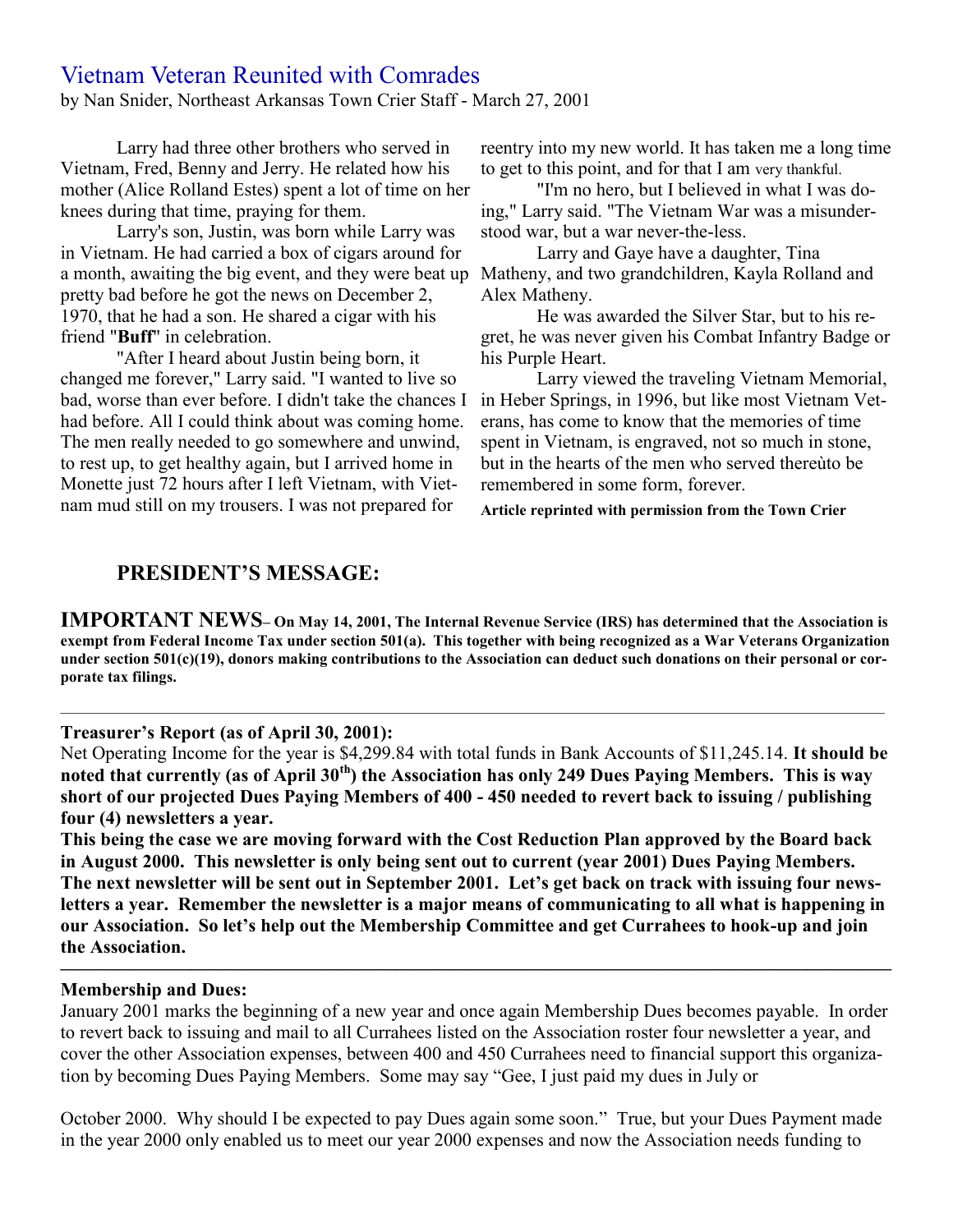# **Membership and Dues (Continued):**

cover year 2001 expenses. **The Currahee Newsletter is the Association's only means of communicating to all Currahees, currently over 1,700.** But without adequate support, from you, the Association is left no chose but to cut service and provide information to only Dues Paying Members. I can't believe that there are only 249 Currahees that are willing to help support your Association.

 $\overline{\phantom{a}}$  , and the contract of the contract of  $\overline{\phantom{a}}$ 

**Roster Statistics**- Our current Roster / Mailing List consists of Currahees from the following Eras:

|                                          |       | April 30, 2001 Dec. 10, 2000 |
|------------------------------------------|-------|------------------------------|
| World War II                             | 87    | 64                           |
| Fort Jackson (1948 / 1956)               |       |                              |
| Fort Campbell (1956 / 1964)              | 138   | 134                          |
| Fort Campbell (1964 / 1967)              | 107   | 79                           |
| Vietnam (1967 / 1972)                    | 1,174 | 1,106                        |
| Fort Campbell (1972 / 1984)              | 30    | 30                           |
| Camp Greaves, Korea $(1987 +)$           | 48    | 48                           |
| Lost Currahees (Current Address Unknown) | 150   | 139                          |
| <b>Associate Members</b>                 | 20    |                              |
| <b>Total</b>                             | 1,761 | 1,587                        |

### **Association Flags:**

In our last newsletter, we commenced a Flag Fund Raising Drive to enable the Association to purchase two flags. One being an Association flag  $3x$  4'at a cost of \$1,226.00 and the other being a Regimental flag  $3x$  4' at a cost of \$825.00 will cost a total of \$2,051.00 excluding the cost of flag stands, poles and tops with total cost estimated to be approximately \$2,500. Well, I'm happy to report that to date forty-one Currahees have stepped forward and donated \$1,695 or 68% of the cost. It should be noted that these flags are two sided, meaning that they are viewed correctly on both sides, and all lettering, crest, and wings are individually sewn on. Hopefully, more Currahees step forward with donations enabling us to proudly display our Flags at Association functions. Remember, donations to our Association are now tax deductible for the donors. A separate Flag Fund Donation form has been enclosed.

 $\overline{\phantom{a}}$  , and the contract of the contract of  $\overline{\phantom{a}}$ 

# **Sale Items:**

Currently, all 1999 and 2000 T-Shirts have been sold out. Only a small number of 1996, 1997 and 1998 T-Shirts are left and can still be ordered.

After five years of T-Shirt, it was decided to offer something different. So an Association Static Window Decal was designed. The decal will consist of the name of the Association and beneath that the Unit Crest with by a set of Jump Wings on the left and Air Assault Badge on the right and beneath that the Association Motto. This peel on / off decal can be proudly displayed on your car, truck or SUV or moved from one vehicle to the other at any time. And best of all, cost only \$5.00; a separate Decal Order Form has been provided in this newsletter.

 $\overline{\phantom{a}}$  , and the contract of the contract of  $\overline{\phantom{a}}$ 

# **Currahee Home Page:**

The Currahee Home Page Committee has been very busy maintaining our web site and updating it with information, photos and stories submitted by Currahees. For the twelve months ending December 2000 our web site was visited a total of 390,548 times or an average of 32,545 times each month. But it appears that the year 2001 is going to be quite different. During the four months ending April 2001 our web site was visited a total of 291,355 times or a new average of 72,839 times. That is a huge increase of over 224% a month; so I must again say that we are doing something right that people find our web site interesting to visit. In March alone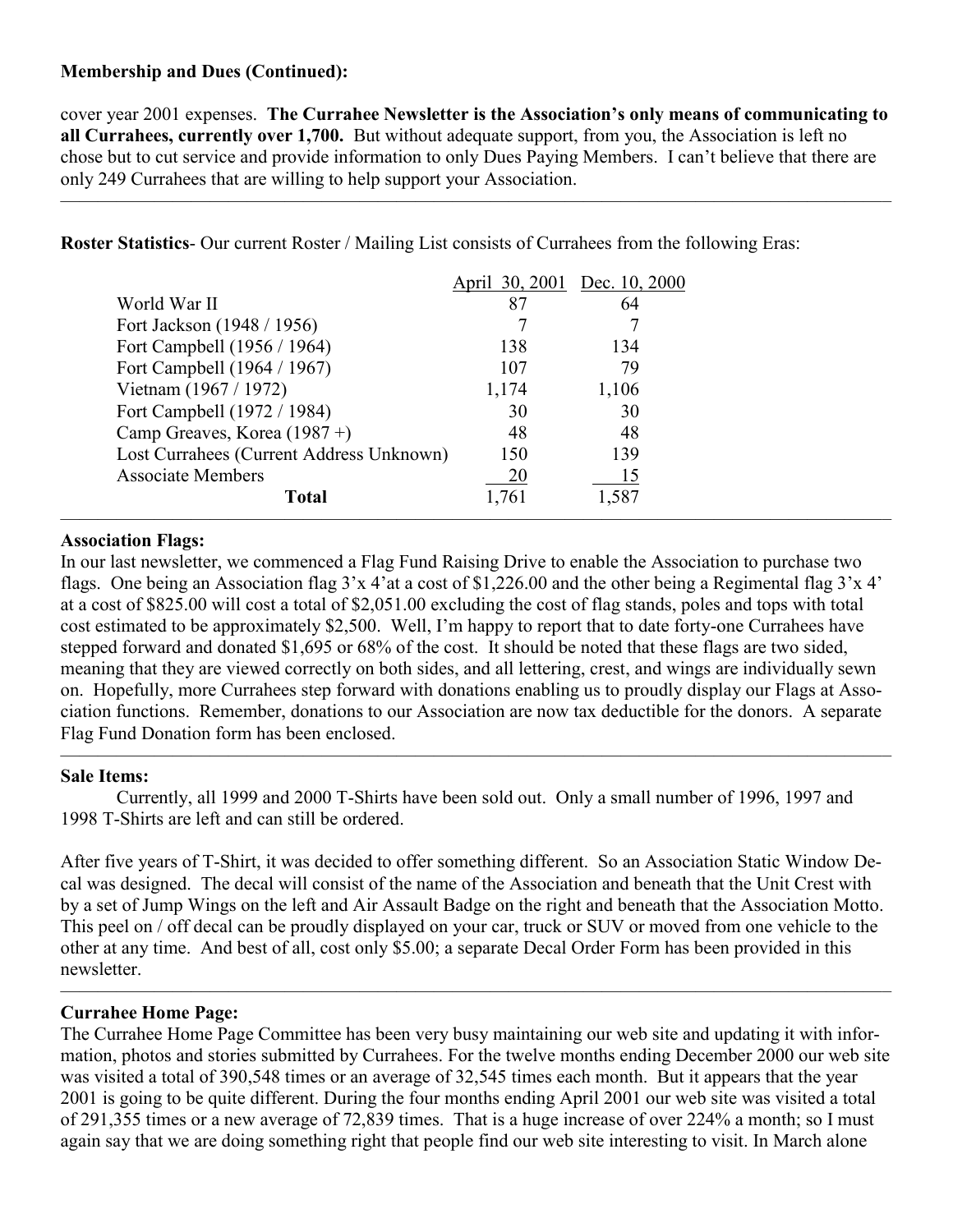### **Currahee Home Page (Continued):**

the web site was visited 78,905 times and from such places (Countries) as: Canada; Belgium; The Netherlands; France; UK; Australia; Sweden; New Zealand; Italy; Japan; Austria; Demark; Germany; Spain; Singapore; Thailand and others. Visits to our web site from within the USA include 1,207 with US Military web addresses as well as 1,022 from Educational institutions. Remember our web site is only as interesting and exciting as you make it.

#### **506th Association's Man of the Year Award for 2001, presented by Static Line, has been awarded to Michael C. Bookser ( B 1st Bn - 12/1969 to 5/1970).**

For the past 24 years, in April, Don Lassen of The Static Line hosts a Airborne Awards Festival with representatives present from all Airborne Units and Organizations. This year's event occurred April 4th — 7th with an Airborne Awards Ceremony on Saturday evening the 7th. Don ask each Unit or Organization to

# **Currahee Reunion — 2002 Location: North Baltimore, Maryland. Dates: Thursday, August 15th to Saturday. August 17th, 2002.**

**Hotel: Holiday Inn Select - Baltimore North [2004 Greenspring Drive, Timonium, MD 21093 Phone # 410 252-7373] located thirteen miles north of Downtown / Inner Harbor area of Baltimore. Room rate for our Reunion would be \$84 plus 13% tax or \$94.92. Hotel has a total of 243 rooms, five of which are wheelchair accessible. Hotel Lobby has a large airy Atrium and a separate Setting Area which will work well for our Welcome Table. Hotel web site - Holiday Inn Select Baltimore**

### **-- above room rate is good from Tuesday, August**

#### **The 506th Today in South Korea:**

**Editor's Note -** No article this issue about the Troops in Korea. It seem that they have been in the field the last few months training. The word is that they have been honing up on their Company and Platoon tactical skills including numerous Live Fire Exercises. Just in from the field and now busy focusing on qualifying for their Expert Infantryman's Badge.

On a different topic, the Battalion is in the process of re-establishing the Positions of Honorary Colonel and Honorary Command Sergeant Major.

designate an individual to be decorated for their outstanding contributions for the past year. In our case, the Board of Directors unanimously voted that Michael Bookser be named our Association's Man of the Year for his efforts with The Currahee Home Page (web site), which continues to improve and attract attention to our Association. We think that Mike's dedication deserved this token of appreciation and recognition for promoting the Currahee spirit.

**13th for early birds until Sundays, August 18th. Normal room rate at this hotel is \$149 before taxes.**

**Mark your calendars and start making plans to attend this Reunion. We'll be giving away free night stays, plenty of thinks to do in the surrounding area including plans in the works for a Association Ceremony at the 101st Airborne Division Monument and Vietnam Wall. Not to mention our Hospitality Rooms and Memorial Dinner. Details are being worked out with more information coming in the next newsletter.**

So I'm looking for more information shortly from Korea for our next issue of the newsletter in September.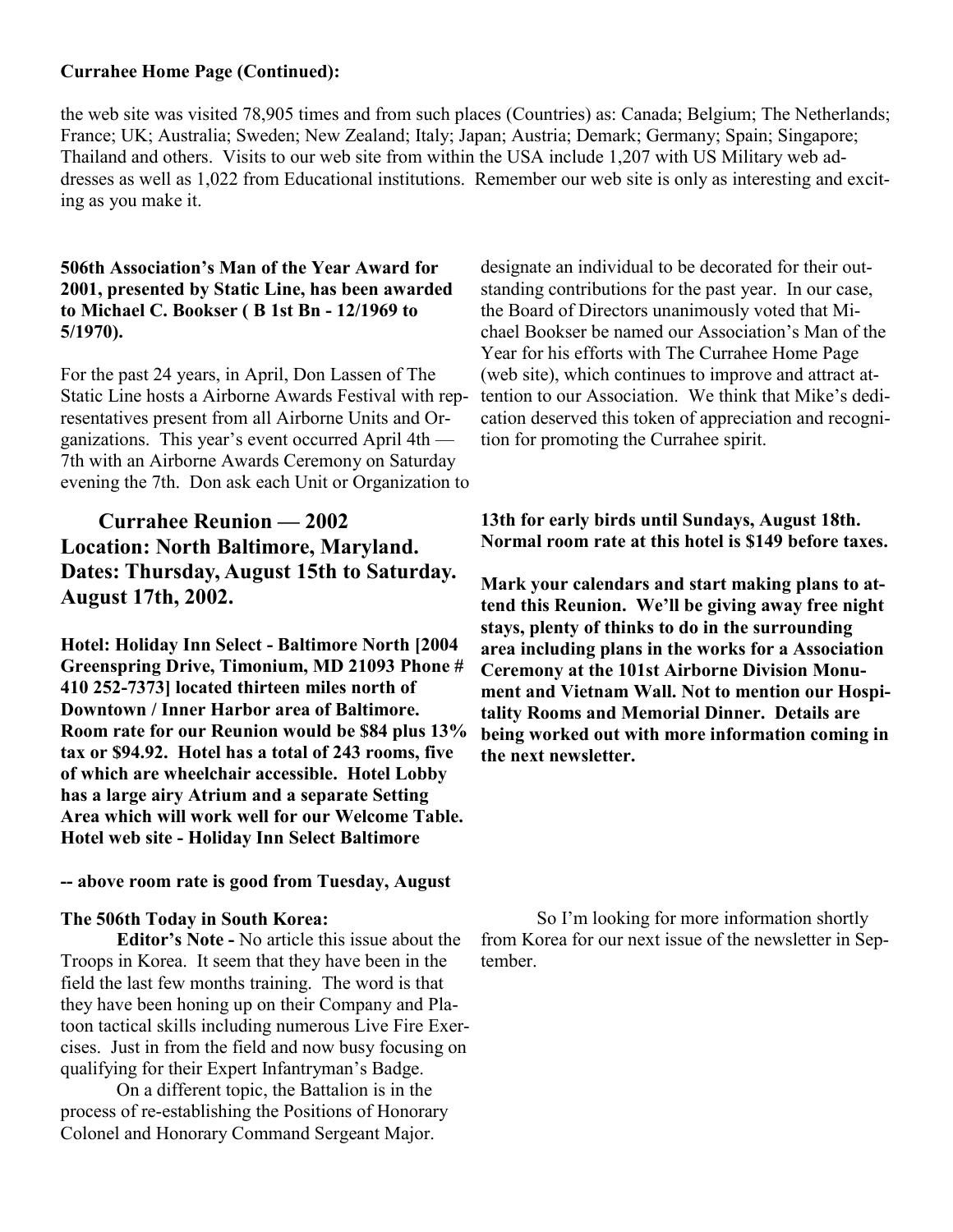#### **Medical Alert to All Vietnam Currahees:**

A recent decision by the Department of Veterans Affairs has put Type 2 Diabetes on the list of presumptive service-connected conditions for Vietnam veterans. In other words, if you are a Vietnam Vet and have Type 2 Diabetes check with the VA you may have a service-connected condition for which you maybe entitled to service-connected disability compensation.

### **Words From Our Friends In Europe:**

The **French Government** is issuing a certificate to recognize the participation of all American and allied service members who took part in the Normandy landing and contributed to the liberation of France.

Eligible veterans must have participated in the Normandy landing and liberation of France, on French territory and in French territorial waters and airspace,

#### **From The Currahee Home Page (Web Site) - Sunday 04/22/2001 4:18:53am**

**Name:** Patrick Elie

**E-Mail:** patelie@wanadoo.fr **Homepage Title:** D-Day : Etat des Lieux

**Homepage URL:** http://www.6juin1944.com

**Location:** Normandy, France

In addition, any Vietnam Vet with a Thyroid Condition, please contact Jerry Walden (HHC / A 2nd Bn— 12/1967 to 11/1968), 231 West Main Street, Chester, CT 06412 phone  $\# 860 526 - 2277$ . He has been trying to get the VA to admit since 1992, that Agent Orange ( Dioxin) is connected to Thyroid disease. Jerry would appreciate any help or information for follow Currahees in his ongoing battle with the VA.

between June 6, 1944 and May 8, 1945. The certificate will not be issued posthumously.

To apply, eligible veterans must submit an application form with a copy of documented proof of their service in France between June 6, 1944 and May 8, 1945. Be sure to send a **copy**, the documentation will **not** be returned. The application form can be obtain and sent back to the nearest Consulate General of France here in the United States.

**Comments:** I am the webmaster of a French Web site dedicated to d-day and to all the men who have landed on our beaches on June 6, 1944. Your website is also a good thing to maintain the memory of the men who are in the 506th PIR. Thanks.

### **Saturday 02/03/2001 12:36:00am**

**Name:** michel janssen **E-Mail:** dalbers@hetnet.nl **Homepage Title:** The liberation of Eindhoven **Homepage URL:** http://www.geocities.com/floor1945/liberation.html **Location:** The Netherlands **Comments:** My name is Floor Loen. My dad has fought with many other soldiers in Eindhoven (in the Netherlands)at september 1944. Who can help me to find my American father?

**Editor's Note —** These are messages posted on our web site from various location in Europe. If you have a computer with internet function you may want to check out the two web sites that these individuals in europe have created.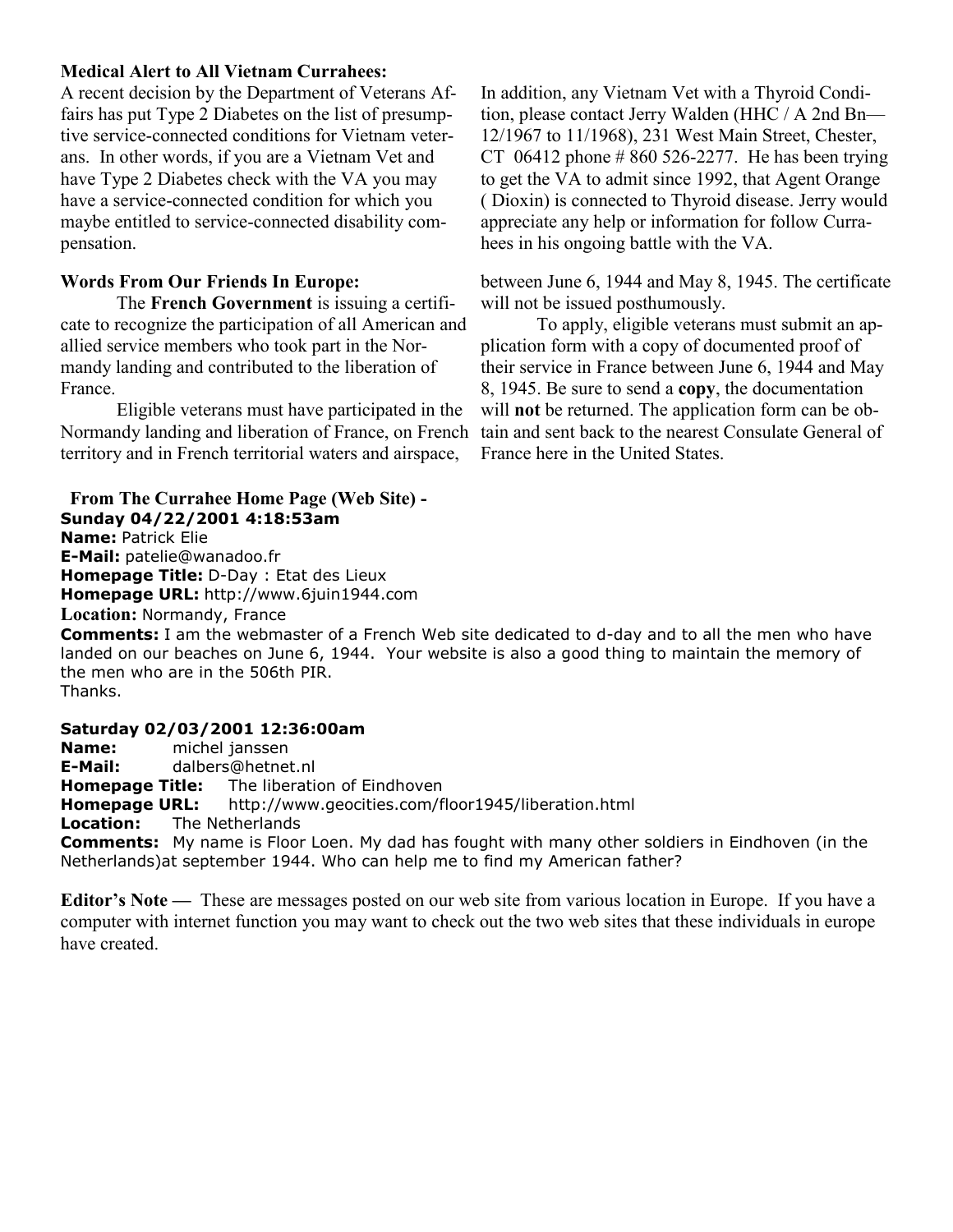# **Looking For (Messsages posted on our Currahee Home Page):**

**Friday 04/27/2001 4:36:05pm Name:** David L. "Goody" Goodman **E-Mail:** DLGOODMANEA@AOL.COM **Comments:** LOOKING FOR 3RD PLT CHARLIE CO 3/506 @ PHAN THIET 1/7O 3/71. BOONIE RATS ANYONE KNOW WHAT HAPPEN TO: SGT SANDERS ???

# **Thursday 03/22/2001 1:22:07pm**

**Name:** Laris Sutton **E-Mail:** lanea13@hotmail.com **Location:** Rocky Mount, N.C. 27804 **Comments:** trying to locate personal that were in A 3nd BN 506 infantry from 10-30 67 to March of 68, also A 1st BN 327th infantry from 3-19-68 to 9-68 . Will accept phone calls at 252-443-3802

# **Friday 01/26/2001 5:36:25pm**

**Name:** Nicholas C Di Pette **E-Mail:** top/crash101@webtv **Comments:** I was in A/1/506 Sep 68 to Sep 69. Looking for someone who remembers me and to hook up with.

# **Monday 01/22/2001 8:19:51pm**

**Name:** Ted Feight **E-Mail:** feight.ted@acd.net **Location:** Lansing, Michigan **Comments:** I was in the 1st of the 506th Company D, from November 1967 to December 1968. I have been trying to find our medic Kenneth Wendel for years. I have talked to over 50 or 60 Kenneth Wendels around the country. Ken was from Wichita, KS. Any one know where he is?

# **General Messages Posted on the Currahee Home Page:**

# **Monday 05/14/2001 9:22:10am**

**Name:** glenn rodman **E-Mail:** hindere@hotmail.com

**Comments:** Thanks for this site. I was a soldier from age 17 to age 33,(1976-1992), and of all the units I was assigned to during those years, being a currahee was my favorite. C Company of the 1st Battalion was the best time I ever spent in the army, bar none. Thanks again.

# **Monday 04/02/2001 12:03:10am**

**Name:** Thomas(Heavy) Villanueva **E-Mail:**thomasv5@prodigy.net **Location:** Arlington, Texas 76016 **Comments:** I was in Co.C 2/327th 101st. Reading Don Thies narrative brought back alot of memories. The best one was being releived by the 506th. This is a great site to read and study history.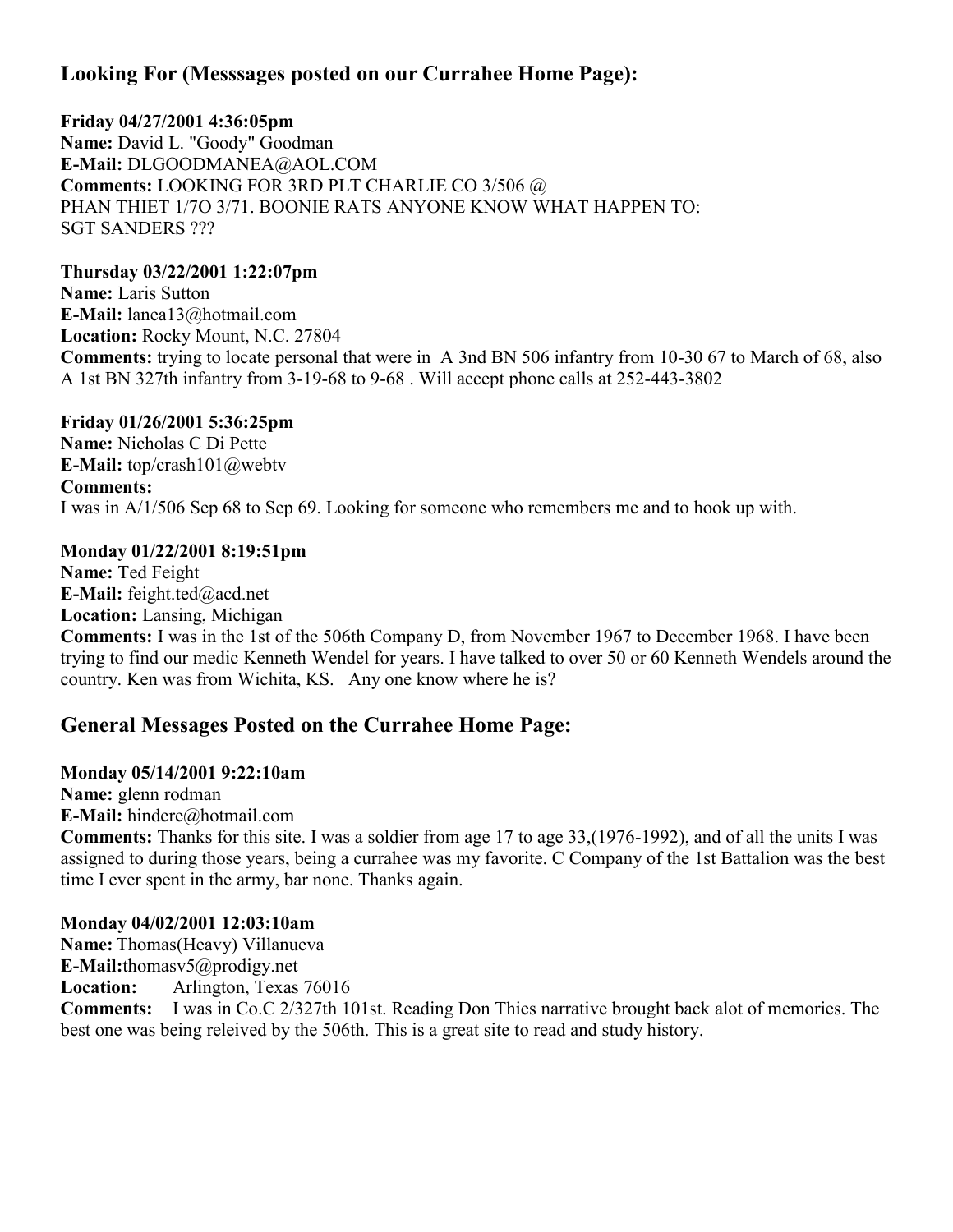# **General Messages Posted on the Currahee Home Page (continued):**

# **Saturday 03/31/2001 0:11:16am**

**Name:** Mike "Spoon" Whitaker **E-Mail:** Mpw1506@cs.com **Comments:** Just touching base after a brief awol. Had to scrap the old PC and now have a new E address. Hope to hear from anyone from the 506th. I served with HHC 1/506 from Nov 69 to Nov 70.

# **Saturday 03/24/2001 10:17:21pm**

**Name:** Tom & Dan Shepherd **E-Mail:** tshepw4@excite.com **Comments:** Currahees, Well another year has passed since dad was killed in Vietnam. This year was different from the previous twenty-nine however, because in this year we learned that our family was not alone in remembering him and his sacrifice. Thank you all for opening up your hearts and sharing those difficult times with us. We are forever grateful. Proud Sons of... SSG Thomas C. Shepherd Sr.

Panel W4 Row 74

# **Monday 03/19/2001 2:02:20pm**

**Name:** kauther **E-Mail:** kahter2499@yahoo.com **Location:** ft lewis wa

**Comments:** i was stationed in korea with the 506th, 2000-2001, A co, and i have to say with out a doubt it is the best unit I have yet been in, and reading the history of the unit only proves that fact more and more. i am currently assigned to 5/20 inf, were many other men who also served over there, are assigned, and they to agree that is there no better unit to have been a part of as it gave us something that few men in todays army do not get to experience, comradery. those of us here that were currahees have a bond that no others around here have. and you can notice every day as we still great each other with the motto currahee- or stands alone. its a bond that noothers have even if they came from the same unit. i just want to end with thanks for history that the veterans have given us, and the pride established by that history.

# **Tuesday 03/06/2001 0:10:54am**

**Name:** chatlos, frederick louis

**E-Mail:** williamsnchatlos@aol.com

**Location:** kansas city, missouri

**Comments:** I'm a new member of the great plains society reenactment group portraying "I" company 506 PIR. I strive to represent with honor the veterans of the 101st airborne. their sacrifices are held dear to my heart.

I hope to keep their courage & pride alive through our living history organisation.

may god bless those who proudly displayed the "Screaming Eagle".

frederick chatlos kansas city, mo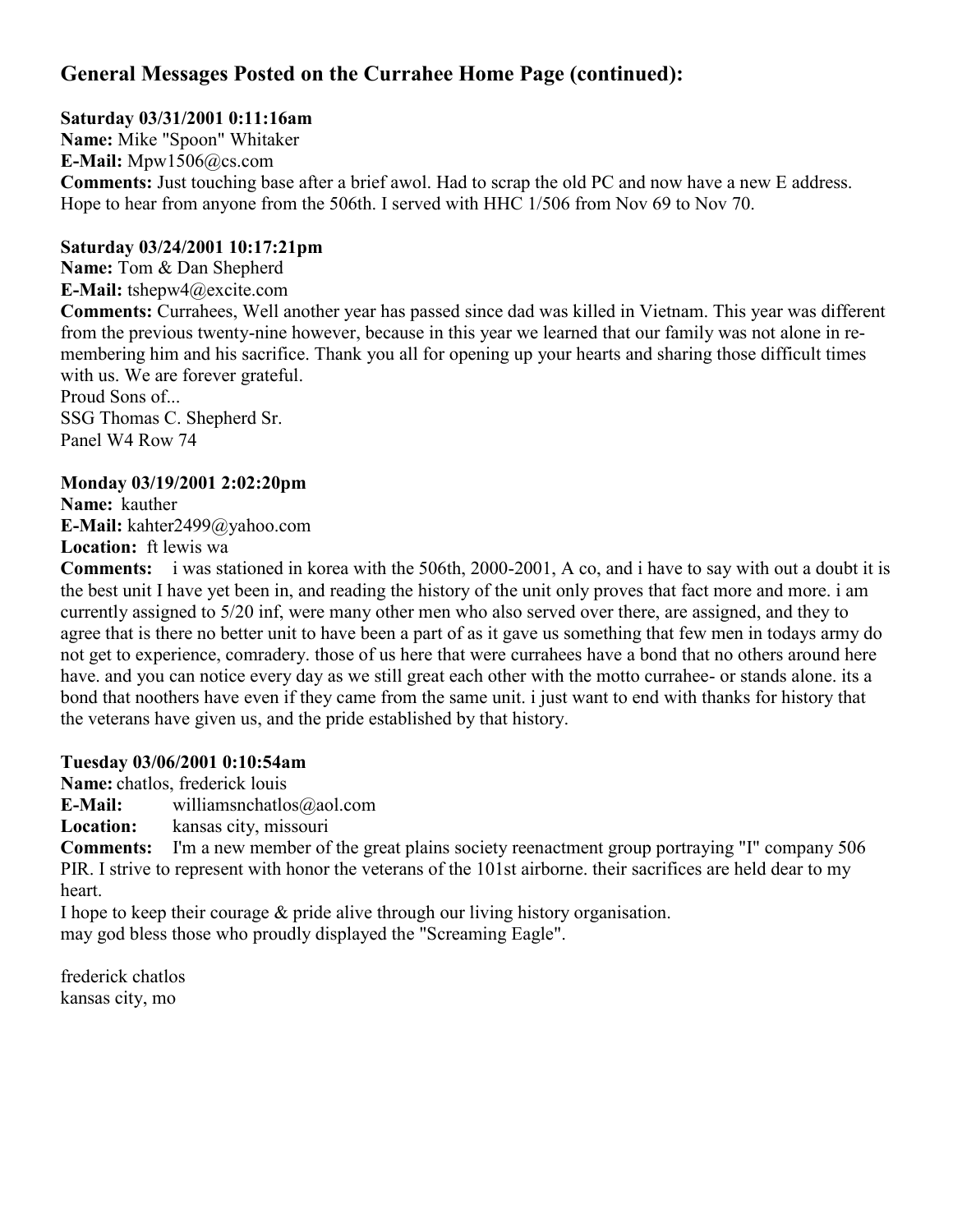# **Chris Garrett – 2 nd Bn Reporter (B Company, 2nd Bn – September1970 / October 1971**

Another newsletter deadline is here. Ron Nelson sent me an email last month and told me he was interested in reuniting with his old army buddies. Ron was with Sgt Shepherd the day he was killed and Jack Gottman was shot in the shoulder trying to save him. I just happened to be up in the CT area the next week so we got together at the truck stop for a cup of java. Ron was still the tall skinny kid with the reddish hair that I remembered him as so it was easy to pick him out as he got out of his car. It always amazes me at the instant acceptance one feels after a 30 year parting of company. Ron told me that for a while there he thinks he was the only one left on the other side of the river where the caves were. I got the following email from Sam Knipmeyer today and thought that I should add it in here. Sam can be reached at larak@accutek.com

 Hello everyone, This Evening I called Tom Shepard Jr. He and family are fine. They really appreciate all of the information we have given them about Sgt Shepard. It is hard to believe that as of tomorrow it will be 30 years since we had the contact at the cave. I hope as many people as possible can go to the reunions that are coming up. My wife and I are planning on attending the Ripcord Reunion in October and I will be going to the B Company gathering in Florida in November.

I got this email from Don Thies today. Hi everyone, just an update to all of you. I believe that I had mentioned in an earlier email to you all that I had success in finding information about Gary Fiedler who fell off the Ice Cream Cone on April 5, 1971. With the use of the Internet and the information the Wisconsin State Historical Society sent me I was able to find the memorial park where Gary was laid to rest. This afternoon, after lunch I called the memorial park and they were kind enough to place a map outside on their door showing me where he was located. I picked up a wreath on the way down and not knowing which of 3 exits to Racine I should take I decided that the second one looked like it was closer. Anyway, it was the correct exit and brought me right to the park. The map was there on the door and highlighted in yellow right to his site. Guys, I placed the wreath on his gravesite, and paused for a while. I did this for all of us. I'll keep the map so if anyone else needs to visit I can help. I also noticed that I believe Gary's dad passed away in late 1986, but his mom is still living. He also

had a brother and sister so I'm in the process of trying to get in contact with one of them if they want to. You know, all these years until Carl gave me what he thought was Gary's last name the only thing I could remember was he was one of us guys from Wisconsin. He was the guy who fell off that hill. If everyone remembers how we all felt after getting together last year, I hope we continue to do so in the future. If you would like any information from what I've just been able to gather please let me know. I will keep you all informed if anyone contacts me. Don Thies at jmmdthies@nconnect.net.

 Out of the blue, Larry (Dale) Rolland called Don Thies and as I was in the area the next week I was able to stop in and visit with him and his son down in AR. We only knew him as Dale so that is why we could not find him even though he still lived in the same town that I had him listed in the diary that Joe Anter had kept. Dale had quit drinking, why does that sound familiar, six years ago and was in therapy for the bad dreams he was having and his therapist recommended the internet in a search for old army buddies to help him sort out the memories he had. I had been trying to find Dale for 10 years, as he was the M60 gunner that I was an ammo bearer for and Dale was such a story teller that I knew he would be quite an addition to our little group. Dale can now be reached at ldlgrolland@yahoo.com. Speaking of our little group, we are having a reunion of B/Co-2/506, 1970-1971 in Panama City Beach, FL this Nov 16-18, 2001. You can make reservations at the Tradewinds Resort by calling 1-800-222-7108 or on the web at www.tradewindsmotel.net. Room rates are from \$42.50-\$69.50 depending on what you need. Ben Peters is our contact person and can be reached at 850- 265-3169 or you can contact me. Chris Garrett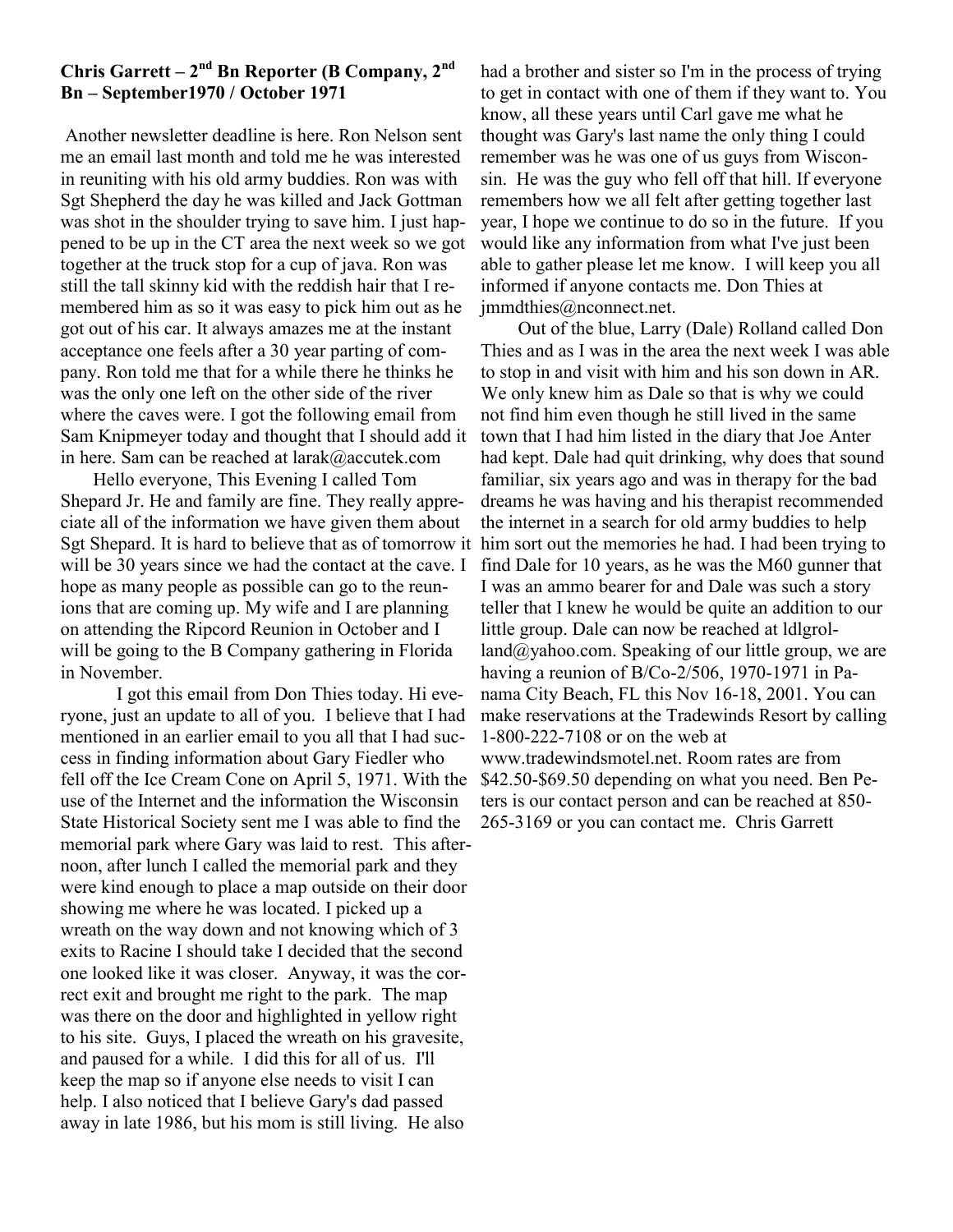### **Jim Nemth—3rd Bn Reporter (B Company, 3rd Bn—1970)**

Hello Third Battalion. It has been a while. I hope all you who get this newsletter are enjoying its benefits. The contacts I have made are putting me in touch with the past; answering questions and filling voids. It can only get better.

There are two new opportunities to connect with those you shared your foxhole with. Rick Clanton, B Co.  $2<sup>nd</sup>$  Platoon, 1969-70 has started a little site for those of 2nd Platoon or anyone of the  $3<sup>rd</sup>$  who would like to to contribute or view, so far he has lots of great pictures and the first chapters of a novel by someone who was there with him. Rick sends me posts on the site so I am not familiar with its navigation but Rick at rjclanton@yahoo.com or 704 866 7863 would help you if you need questions answered. Also Rick would you send out a general email with a small introductory explanation on your site? It would help us all.

The other possibility to expand on old friendships is the  $3<sup>rd</sup>$  Battalions unofficial reunion in Olathe, Kansas near Kansas City this summer. Started by the original members of the battalion, the first to land in country, and headed up by Jerry Berry (real name) email: currahee@lclink.com, they offer up a real friendly gung-ho bunch of reunioners and are encouraging the ever widening circle of members of the battalion from all tours of duty to join them. For those of

you who missed the 3rd's entertainment at the 101<sup>st</sup> reunion last June this would be a good time to catch their program. Dates are Jul 31 thru Aug 4 info is on the 3rd's web site www.currahee.org or call Jerry direct at 406 293 7678. A Banquet, a slide show most evenings (and Jerry has got some great pictures from resources most of couldn't get close to at the time) and a awards ceremony. Oh and no 3 can limit on the beer.

There is also a plan in the works to do a parachute jump at that reunion, that is headed up by Mike Krawczyk, krawczyk@netnitco.net or 219 464 3051. If you feel like you are getting old a jump with your fellow veterans will put an end to that. Did I say that right? Anyway it is a great experience.

I would encourage all Currahees to join in these reunions and add to the websites. You will probably find an old friend or open a door for someone who is just outside the perimeter looking to get in. We need to remember that those new guys in country for a short time before they were wounded have that aching feeling they were part of something yet are often disconnected.

I am looking for stories regarding your experience in 506th for this column. Contact me thru information provided in this newsletter.

Join the Association. Support it. It needs you and offers you something in return.

Currahee, Jim